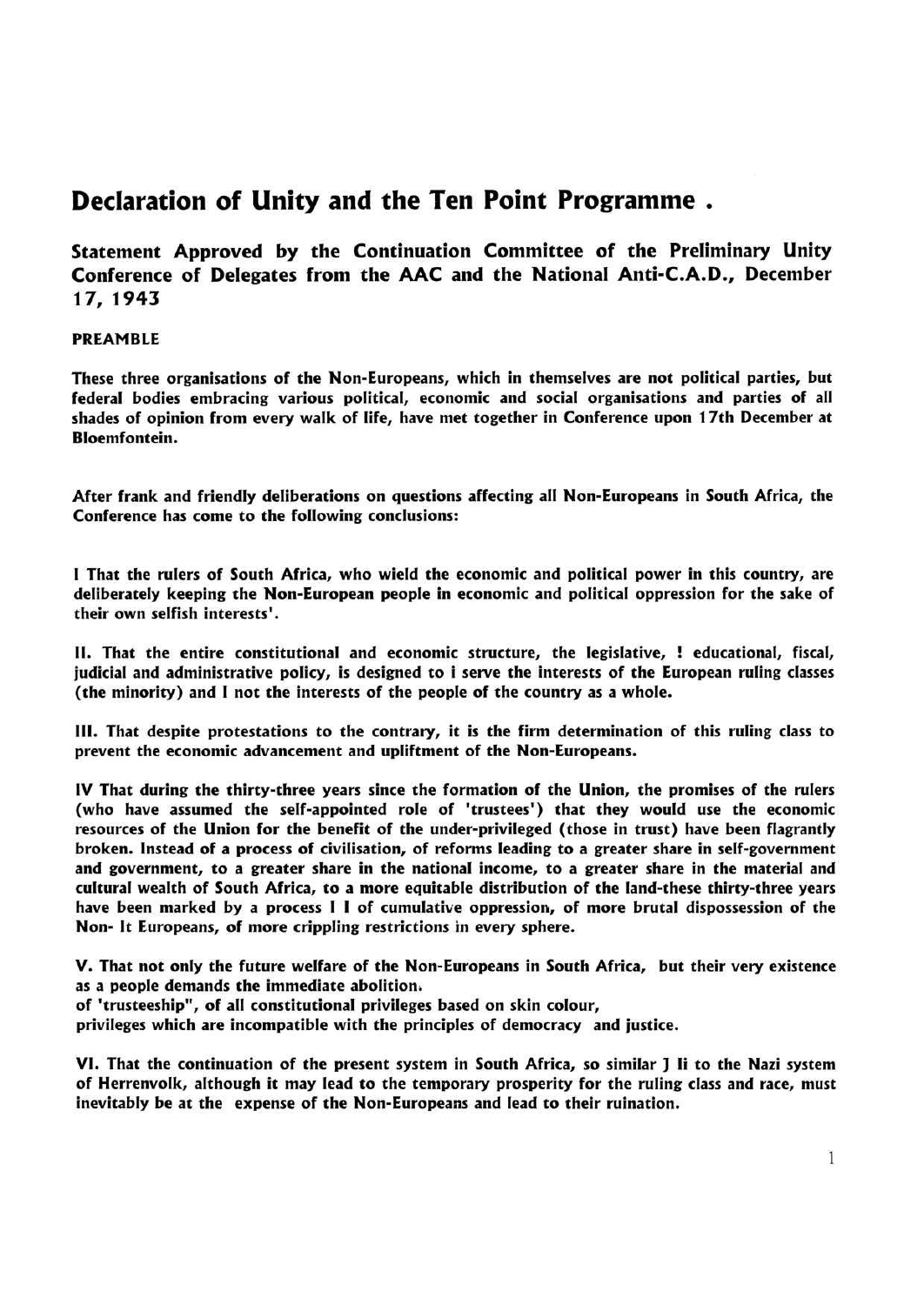**VII. That the economic prosperity and all-round advancement of South Africa, as of other countries, can only be achieved by the collaboration of free people: such a collaboration can only be possible and fruitful as between people who enjoy the status of citizenship, which is based on equality of civil and political rights.** 

**VIII. The recognition that segregation is an artificial device of thee rulers and an instrument for the domination of the Non-European is at the same time the recognition that the division, strife and suspicion amongst the Non-European groups themselves are also artificially fostered by the ruling class. From this it follows:** 

**(a) That no effective fight against segregation is possible by people who tacitly accept segregation amongst themselves;** 

**(b) That the acceptance of segregation, in whatsoever form, serves<sup>1</sup> ,.** 

**only the interests of the oppressors;** 

**(c) That our fight against segregation must be directed against the segregationists within as well as without, and (d) That the unity of all Non-European groups is a necessary precondition for this total fight against segregation.** 

**IX. As representatives of the African, Indian and Coloured People, we have come together in the full recognition of the above, in order to lay the foundation for real unity amongst the Non-Europeans. As the purpose of this unity is to fight against segregation, discrimination and oppression of every kind and to fight for equality and freedom for all, such a Unity Movement cannot and must not, for one moment, be considered as directed against the Europeans (an Anti-European Front). It is an Anti-Segregation Front and, therefore, all those European organisations and societies which are genuinely willing to fight segregation (as distinct from those who profess to be against segregation but in reality are only the instruments of the ruling-class) are welcome to this anti-segregation Unity Movement.** 

**X. In view of the heavy legacy of the past still in the ranks of the Non-Europeans, the task of this movement will be the breaking down of the artificial walls erected by the rulers, walls of mistrust and suspicion between the Non-Europeans. This breaking-down must start from the top and come right down to the bottom. This is the organisational task of Unity. Provincial Committees must follow, then Regional Committees and finally Local Committees, where this Unity will be a living reality.** 

**XL Indeed, all Non-Europeans suffer under\* the same fundamental dis.abilities-the lack of political rights. This lack of political rights is the main cause of the poverty of the Non-Europeans, the main impediment to their progress and future. It is through lack of political rights that laws were passed, Land Acts were passed, depriving the Non-European of his land, prohibiting him from buying land and forcing him to stay on the land as a semi-labourer and semi-serf.** 

**It is through lack of political rights that laws were passed making it virtually impossible for a Non-European to become a skilled worker (the White Labour Policy, the Apprenticeship Acts, etc.) and keeping unskilled and semi-skilled labour on the very lowest plane, and even • below the minimum subsistence level. It is through lack of political rights:** 

**(a) That his education is deliberately starved;** 

**(b) That he is starved of medical facilities, hospitals, maternity homes and clinics;** 

**(c) That he is forced to live in locations, bazaars, hovels and sheds;** 

**(d) That he is forced to carry passes and cannot move freely;** 

**(e) That the system of taxation is unjustly applied against him, and (f) That he is not allowed to form Trade Unions.**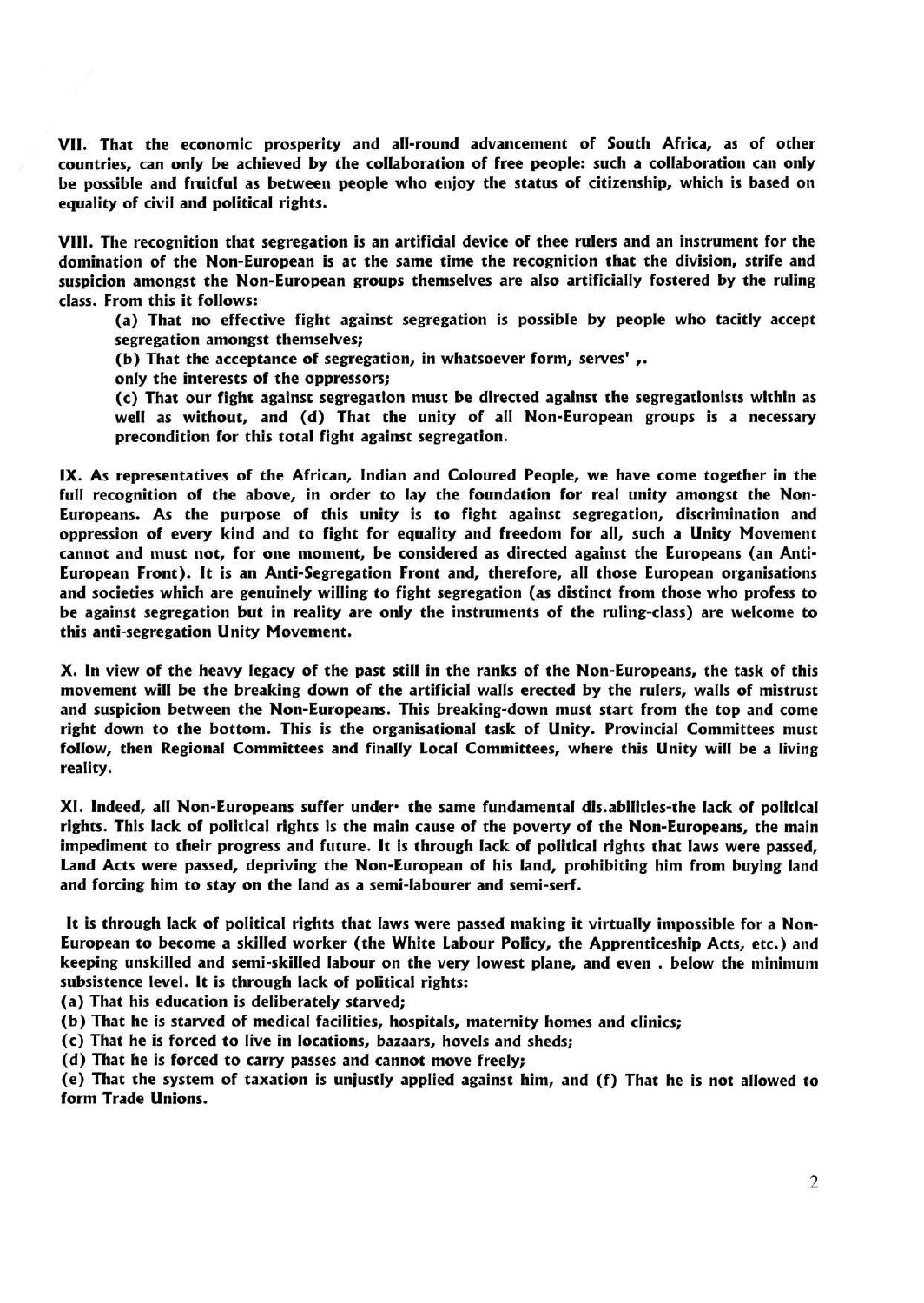**XII. In view of the fact that all the above disabilities, economic, educational, social and cultural, all flow from the lack of political rights, the struggle for full democratic rights must become the pivotal point of our struggle for freedom. But while recognising that our struggle is chiefly a political struggle, we must not neglect any other form of struggle so long as it serves the cause of Liberation. Thus it is the duty of every organisation in the Unity Movement to unfold to the people the meaning of the following programme, a programme not for bargaining but representing the minimum demands and fundamental needs of all sections of the people.** 

## **PROGRAMME**

**The aim of the Non-European Unity Movement is the liquidation of the National Oppression of the Non-Europeans in South Africa, that is, the removal of ' all the disabilities and the restrictions based on grounds of race and colour, and the acquisition by the Non-Europeans of all those rights which are at present enjoyed by the European population.** 

**Unlike other forms of past society based on slavery and serfdom, democracy is the rule of the people, by the people, for the people. But, as long as a section of the people are enslaved there can be no democracy, and without democracy there can be no justice. We Non-Europeans are demanding only those rights for which the Europeans were fighting more than a hundred years.** 

**.. These democratic demands are contained in the following Ten Points:** 

.. ,

**I. The Franchise, i.e. the right of every man and woman over the age of twenty-one to elect, and be elected to Parliament, Provincial Councils and all other Divisional and Municipal Councils.** 

**II. Compulsory, free and uniform education for all children up to the age of sixteen, with free meals, free books and school equipment for the needy.** 

**III. Inviolability of person, of one's house and privacy.** 

**IV. Freedom of speech, press, meetings and association.** 

**V. Freedom of movement and occupation.** 

**VI. Full equality of rights for all citizens without distinction of race, colour and sex.** 

**VII. Revision of the land question in accordance with the above.** 

**VIII. Revision of the civil and criminal code in accordance with the above.** 

**IX. Revision of the system of taxation in accordance with the above.** 

**X. Revision of. the labour legislation and its application to the mines and agriculture.** 

## **EXPLANATORY REMARKS ON THE PROGRAMME.**

**I. This means the end of all political tutelage, of all communal or indirect representation, and the granting to all Non-Europeans of the same, universal, equal, direct and secret ballot as at present enjoyed by Europeans exclusively.**